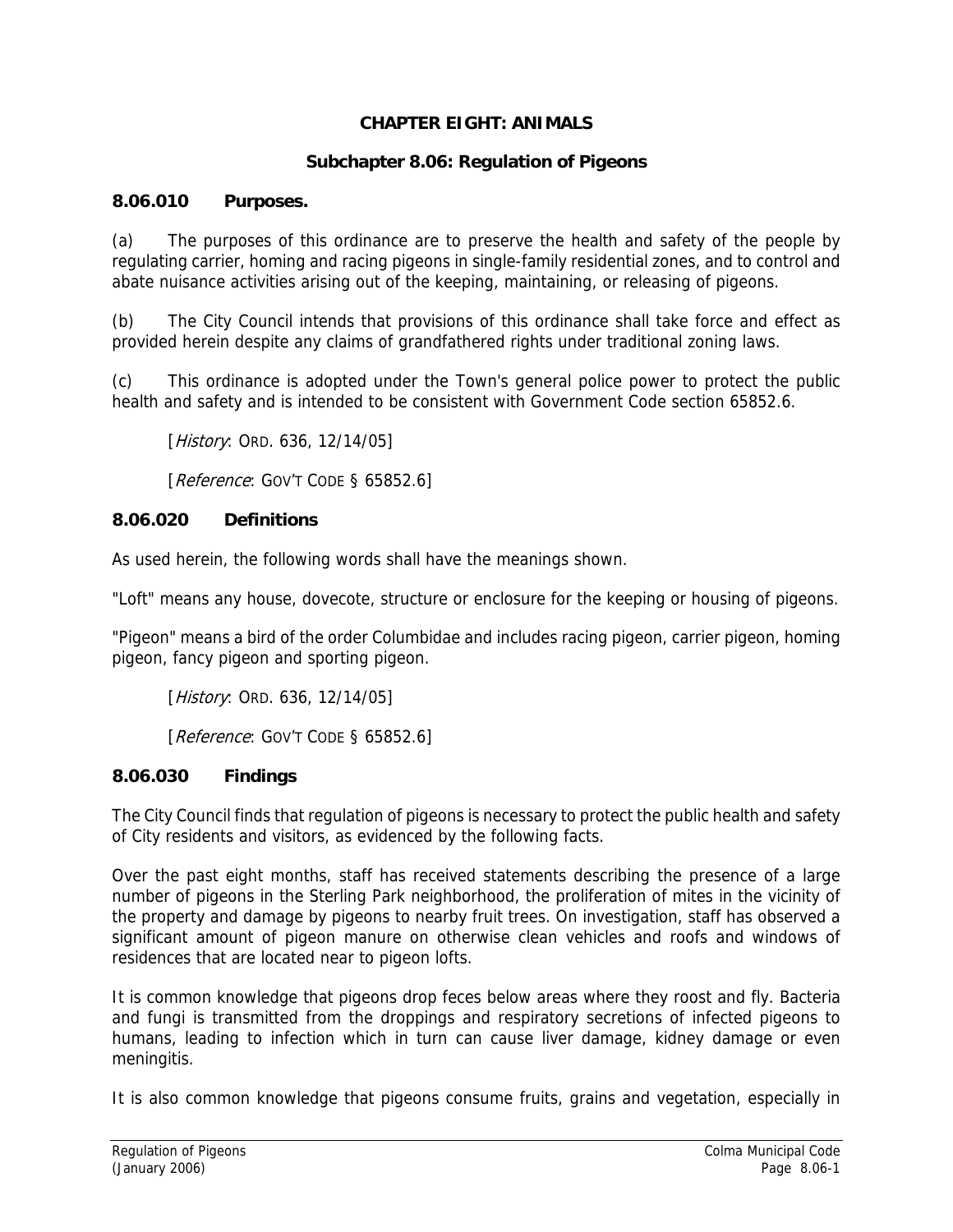areas near their nests and attract mites and pests to their locations.

Bacteria are spread from an infected bird in its droppings and respiratory secretions (i.e. sneezing and coughing). The bacterium which homing pigeons (if infected) can spread is called Chlamydiosis. Chlamydiosis, also known as Psittacosis, can be transmitted to humans. In people, the disease causes flu-like symptoms of fever, chills and headache. If left untreated, Psittacosis can cause liver and kidney damage or even meningitis. (This Chlamydia is not the same infectious agent that is spread among humans as a sexually transmitted disease.)

Cryptococcus is another fungus infection. Though uncommon in pet birds, infection can cause diarrhea, paralysis, nervous-system signs and masses with a gelatinous consistency. Humans can contract this disease when they inhale the dust from dried droppings (most commonly from pigeons). Infection in people can be quite serious leading to meningitis, encephalitis (brain inflammation) or respiratory symptoms.

Dryness, cleanliness and proper sanitation in pigeon lofts are essential to the health of pigeons and necessary to prevent the spread of disease. This ordinance adopts standards and conditions for maintaining pigeon lofts to prevent the spread of disease.

Disease can also be spread by allowing pigeons to stay outside of their loft for extended periods of time or to perch on neighboring yards, houses and cars. Pigeons can be trained to not land anywhere except on the landing board of the pigeon owner's loft, from staying out all day, from perching on neighbor's yards, houses and cars, and to return to their loft promptly after release. The risk of disease and nuisance is minimized when pigeons are trained in this manner. This ordinance mandates permit conditions requiring the permittee to train pigeons to behave in a manner that will minimize or prevent the spread of disease. These requirements are based on techniques for training pigeons recommended by the American Racing Pigeon Union, Inc. and are based on the concept that it is a pigeon's love of home, need for food, and fear of the unknown that brings it back to its loft.

Prior to the introduction of this ordinance, staff inspected certain areas near an existing pigeon loft that reportedly contains 50 pigeons. Staff found, on an average day, 30 incidents of pigeon droppings within 75 feet of the loft and an additional average of 20 incidents of pigeon droppings between 75 and 110 feet from the loft. There were higher concentrations of droppings on rooftops and perch areas within 100 feet of the loft. Thus, residences and personal property commonly stored outdoors, such as vehicles and patio furniture, within 100 feet of a pigeon loft are more likely to be affected by the nuisance caused by the consistent presence of pigeon droppings.

Based on the evidence, a set back requirement of up to 100 feet from the pigeon loft to the nearest dwelling unit would be warranted. However, this would result in a complete ban on all pigeon lofts in the residential areas in Town. With the adoption of requirements that pigeons be trained to return to their lofts without perching in the surrounding areas, a less restrictive setback requirement of ten feet is established in this ordinance.

Another health concern is that rodents and other animals are attracted to properties where pigeon food is left out or improperly stored. These rodents will leave feces in areas visited and will carry diseases. For this reasons, this ordinance adopts standards to prevent rodents and other animals from feeding or residing on or about pigeon lofts.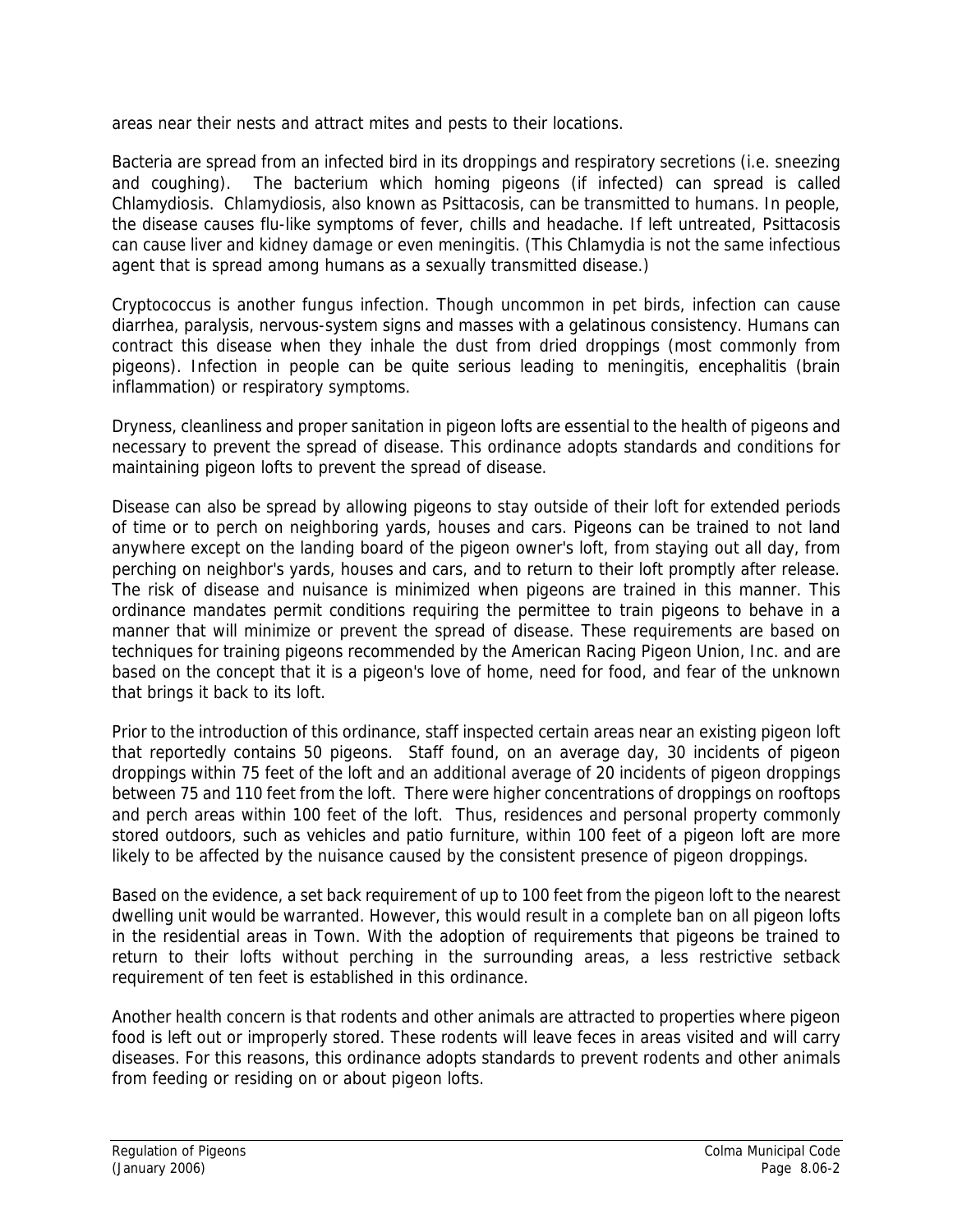Because of the health and sanitation risks associated with keeping or maintaining pigeons, many of the provisions of this ordinance shall take force and effect on the dates provided herein despite any claims of grandfathered rights under traditional zoning laws. In order to allow persons who were keeping pigeons a reasonable notice and opportunity to comply with certain provisions herein, the provision requiring a permit will take effect approximately 60 days after passage of this ordinance and the provision requiring a reduction in the number of pigeons will take effect on approximately one year after passage of this ordinance.

Finally, feeding of wild animals and birds on public property causes a public nuisance by attracting wild animals and birds which drop feces in the areas where they are fed, which must be cleaned by city crews, at taxpayers' expense.

[*History*: ORD. 636, 12/14/05]

[Reference: GOV'T CODE § 65852.6]

## **8.06.040 Prohibitions**

(a) It shall be unlawful for any person to keep or maintain a pigeon anywhere in the Town, except as provided in this ordinance.

(b) No person shall keep or maintain more than fifty (50) pigeons in any zone other than the G zone.

(c) It shall be unlawful for any person to construct, keep or maintain a pigeon loft unless the pigeon loft meets the requirements of an Accessory Building under sections 5.03.070 and 5.03.080 of this Code, is constructed in accordance with the Uniform Building Code, and the City Council has issued a Permit to such person to keep and maintain pigeons, as provided in this ordinance.

(d) It shall be unlawful to release a pigeon in a residential zone unless a permit in writing, authorizing the keeping of pigeons in a residential zone was first applied for and obtained from the City Planner.

[*History*: ORD.. 636, 12/14/05]

[Reference: GOV'T CODE § 65852.6]

# **8.06.050 Pigeon Permit for Keeping Pigeons**

(a) Every application for a permit to keep and maintain pigeons shall be made upo**n** forms to be furnished for that purpose by the Planning Department, signed by the applicant and filed with the Planning Department. No such application shall be received for filing by the Planning Department unless accompanied by a filing fee set forth in the Master Fee Schedule.

(b) Any person keeping or maintaining more than two pigeons anywhere in Town must obtain a permit in writing from the City Planner.

(c) The City Council shall deny the granting of a pigeon permit unless it finds that all criteria set forth in this ordinance have been met and that such use is not detrimental to the health, safety and welfare of the applicants and adjoining residents and property owners.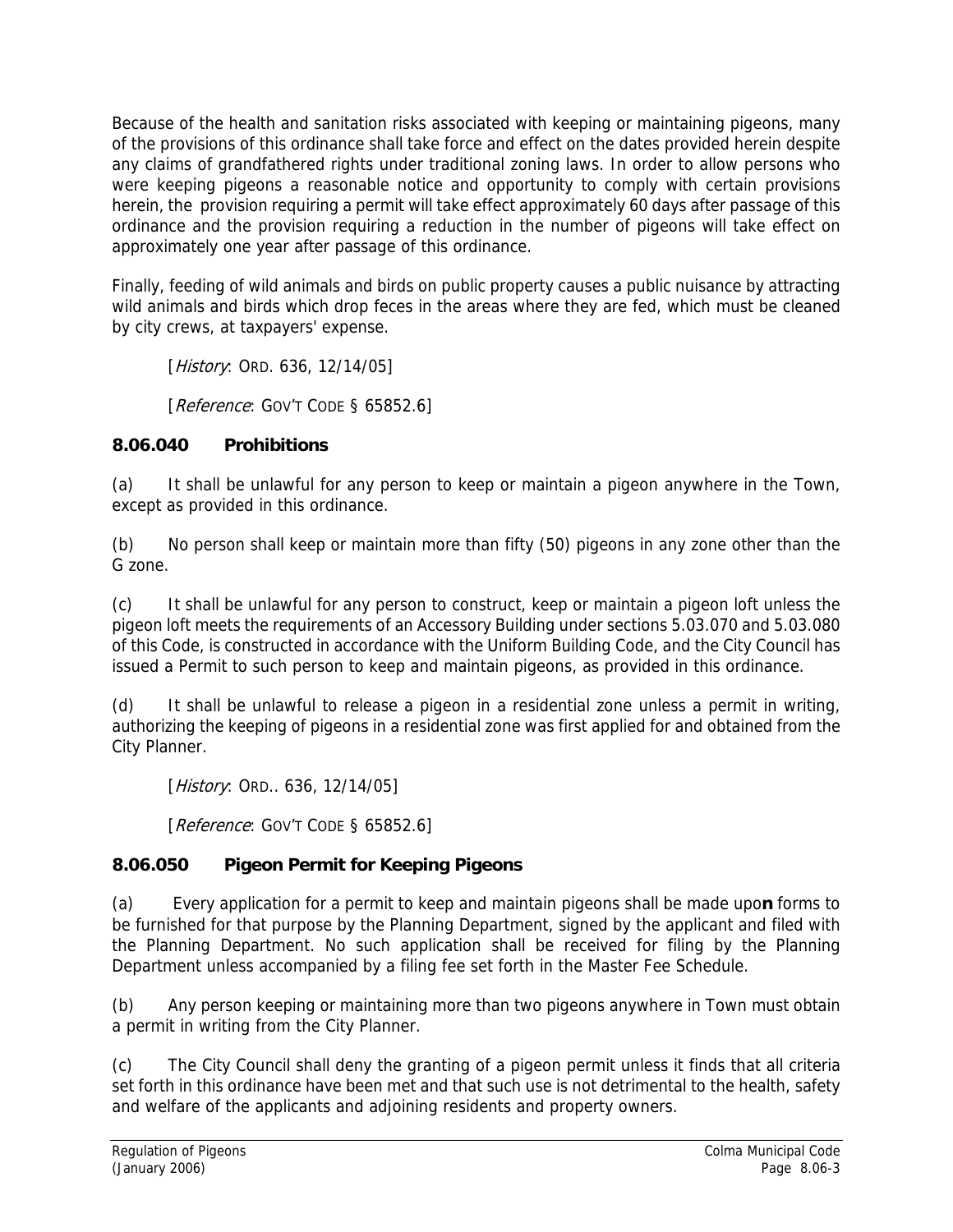(d) Nothing herein shall authorize the issuing of a permit to keep or maintain pigeons for market or commercial purposes in a residential zone or in violation of any other ordinance of the Town of Colma.

- (e) A permit to keep pigeons shall be conditioned upon each of the following:
	- (1) That the permittee maintain a pigeon loft in accordance with the requirements of this ordinance;
	- (2) That all pigeons shall be banded and registered with one of the national pigeon associations or registries, that the permittee shall maintain a list of all pigeons in the permittee's possession and shall make the list available upon request by the Code Enforcement Officer or designee;
	- (3) That the permittee train each pigeon to fly with a flock within two weeks after the first time that pigeon is let out of the loft;
	- (4) That the permittee train each pigeon not to land anywhere except on the landing board of the loft within four weeks after the pigeon is first let out of the loft;
	- (5) That the permittee not release a pigeon from the loft except during the period beginning two hours before sunset and ending at sunset unless the pigeon has been trained to fly with the flock and not to land anywhere except on the landing board of the loft;
	- (6) That the permittee not release a pigeon from the loft, whether for exercise, training, competition, or other reason, until at least four hours after the pigeon has been fed;
	- (7) That the permittee shall be required to keep such records as may be required by the City Planner to establish compliance with each of the conditions of the permit; and
	- (8) That the permittee shall allow the Code Enforcement Officer to enter and inspect the permitee's property or loft at any reasonable time for the purpose of investigating either an actual or suspected violation of this ordinance or to ascertain compliance or noncompliance with this ordinance.

(f) The City Council may impose other conditions on the granting of a permit as are reasonable and necessary to carry out the purposes of this ordinance.

(g) A Pigeon Permit shall not be approved for any applicant, nor shall a Pigeon Permit be approved at a location if there is an action pending as provided in either (1) or (2) listed below against the property owner, tenant or lessee of the property. Further, an approved Pigeon Permit shall be revoked for an applicant or location for either of (1) or (2) listed below.

(1) Any combination of two or more outstanding citations of the Town of Colma Municipal Code, or adjudicated citations found in favor of the Town of Colma by a court of competent jurisdiction, issued within the twelve months preceding the date of the Pigeon Permit application and directly or indirectly related to, or similar to,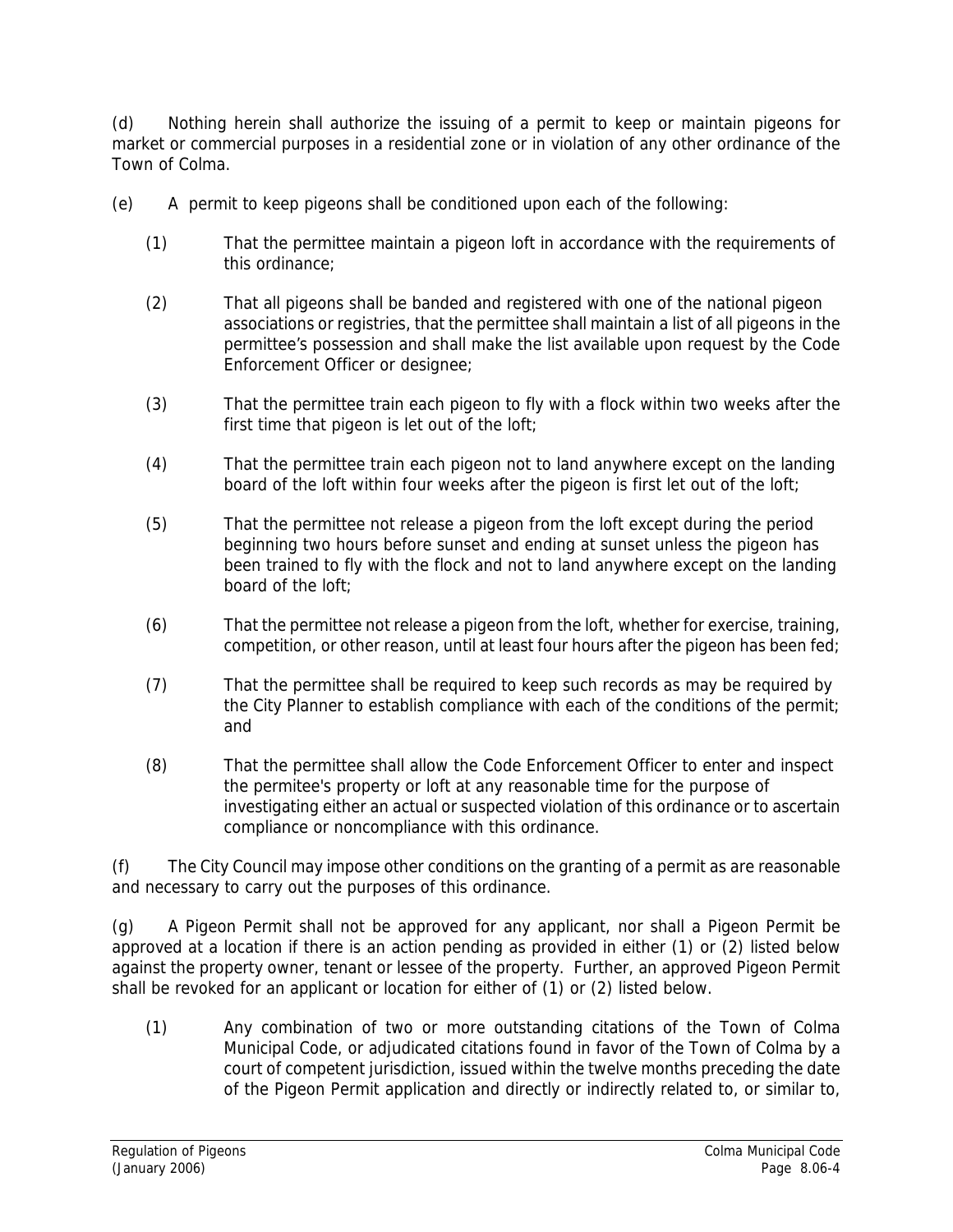any property, event, activity or use for which the Pigeon Permit application is proposed; or,

(2) The individual listed as the applicant on the Pigeon Permit application has, or where the property owner, a tenant or lessee, of the property listed on the Pigeon Permit application as the intended site of the raising, housing or handling of homing, carrier or racing pigeons, has a Municipal Code violation(s) being processed by the Town of Colma or pending before a court of competent jurisdiction and directly or indirectly related to, or similar to, any property, event, activity or use for which the Pigeon Permit application is proposed.

[*History*: ORD. 636, 12/14/05]

[Reference: GOV'T CODE § 65852.6]

## **8.06.060 Pigeon Lofts; Sanitation Standards**

(a) Each person keeping or maintaining pigeons in the Town of Colma shall maintain a pigeon loft in a dry, clean and sanitary condition at all times, shall scrape and clean the pigeon loft and remove food scraps not less than two times each week, and shall dispose of all food scraps in a sanitary manner. Specifically, but without limitation:

- (1) All pigeons shall be fed within the confines of the loft;
- (2) Droppings should be removed from all surfaces of the loft at least twice a week;
- (3) Before cleaning, all food, grit and water containers must be removed from the loft to prevent possible contamination; and
- (4) Waste material shall disposed of in accordance with the provisions of Subchapter Four of Chapter Three of the Colma Municipal Code.

(b) Pigeon lofts shall be constructed and maintained in accordance with the following standards:

- (1) The loft must keep out mice, rats, opossums, raccoons, weasels, snakes, cats, dogs, and other wild birds;
- (2) There must be a minimum of eight cubic feet of air space and one square foot of area per bird in the loft;
- (3) There must be at least three major sections, one for breeders, one for young birds and one for old birds, with a landing board large enough for all pigeons to land on it at one time;
- (4) The loft must be designed and maintained so that a pigeon may not exit from the loft without being released by a person;
- (5) The ceiling of the loft must be tall enough to allow a person to enter the loft to clean it;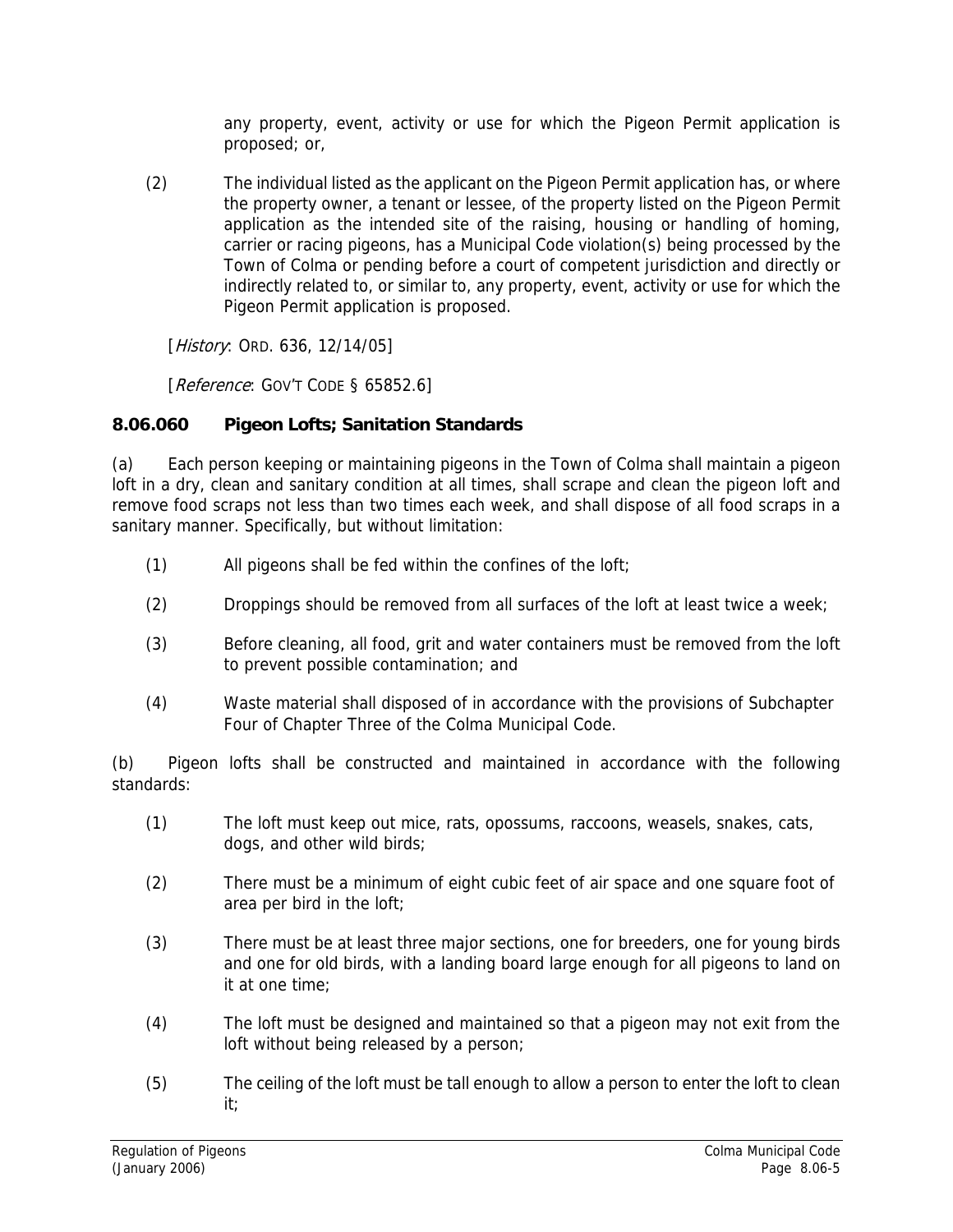- (6) The loft must be elevated at least 18 inches from the ground with open area underneath to prevent rodents from taking up residence under the floor;
- (7) The loft must allow free circulation of air throughout and lots of sunshine to all areas; and
- (8) The loft must be at least ten feet from the side and back yard property boundaries.

[*History*: ORD. 636, 12/14/05]

[Reference: GOV'T CODE § 65852.6]

### **8.06.070 Violation and Penalties**

(a) Each violation of this ordinance is an infraction, punishable as set forth in Subchapter five of Chapter One of the Colma Municipal Code.

(b) Violation of this ordinance also constitutes a public nuisance, which may be abated in accordance with the provisions of Subchapter Eleven of Chapter One of the Colma Municipal Code.

[*History*: ORD. 636, 12/14/05]

[Reference: GOV'T CODE § 65852.6]

### **8.06.080 Appeals.**

An aggrieved party may appeal to the City Council from a decision of the City Planner under this ordinance. The appeal shall be heard in accordance with the procedures set forth in section 1.02.120 of the Colma Municipal Code The City Council may affirm, overrule, or modify the revocation, denial or suspension.

[*History*: ORD. 636, 12/14/05]

[Reference: GOV'T CODE § 65852.6]

### **8.06.090 Diseased Pets: Notice to San Mateo County Health Department.**

Whenever any pets shall appear to have any communicable disease, the San Mateo County Health Department shall be notified immediately of such condition with such information as may be necessary and such pets shall be immediately isolated from healthy pigeons. No diseased pigeons shall be sold or given away, nor shall they be otherwise disposed of except in the manner authorized by the Health Officer. A Health Officer may seize or impound a pigeon based on a reasonable belief that prompt action is required to protect the health or safety of the animal or the health and safety of others, any such seizure or impoundment shall be consistent with the requirements stated in Penal Code sections 597.1, 597f, 599d, and 599e.

[*History*: ORD. 636, 12/14/05]

[Reference: GOV'T CODE § 65852.6]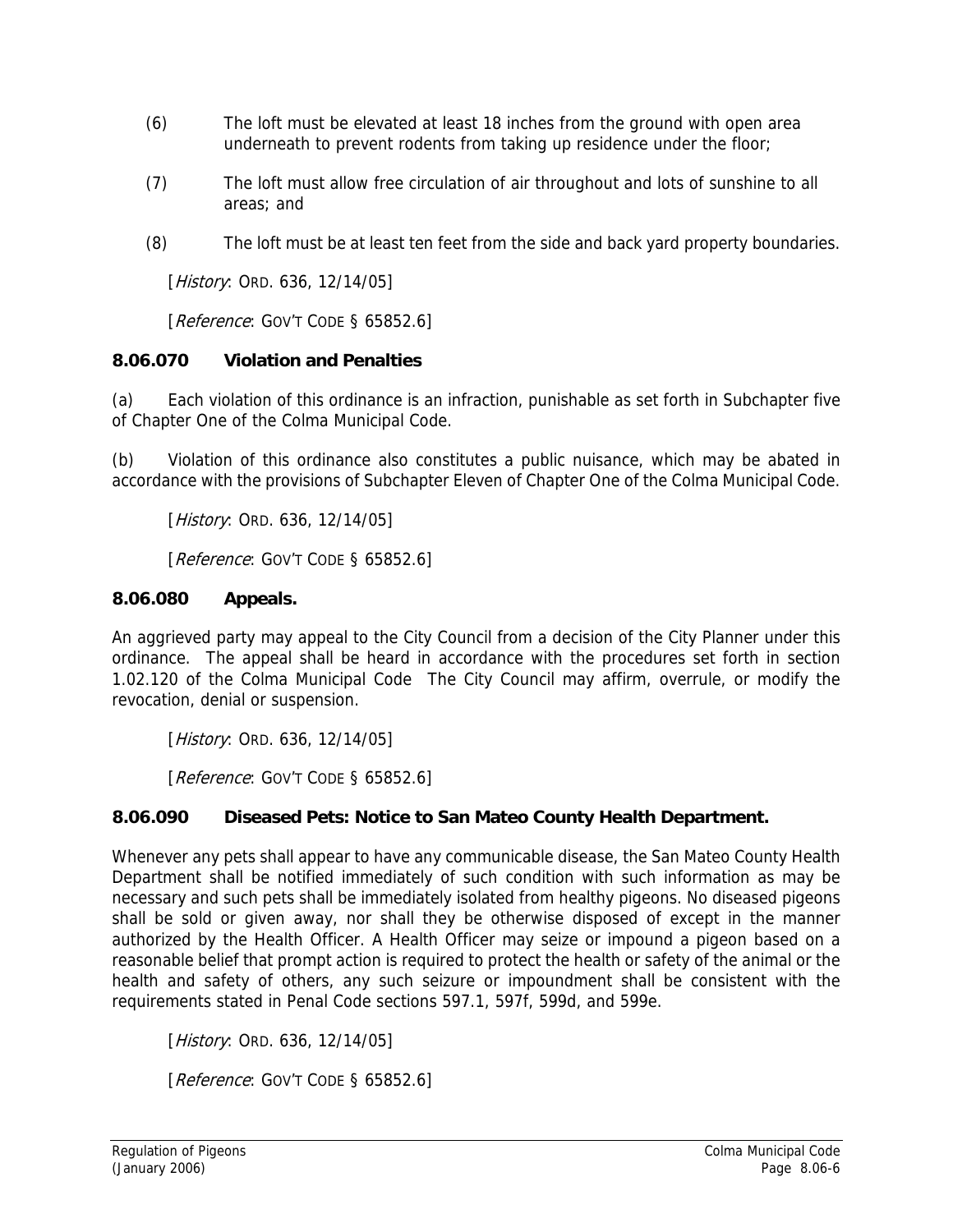## **8.06.100 Transition Provisions**

(a) Any use of real property existing on the effective date of this ordinance that does not conform to the provisions of this ordinance, but which was constructed, operated, and maintained in compliance with all previous regulations, shall be regarded as a nonconforming use which may be continued or terminated as stated in this section.

(b) Because of the health and sanitation risks associated with keeping or maintaining pigeons, all non-conforming uses must immediately meet the requirements of this ordinance, except as follows:

- (1) The provisions in paragraphs section 8.06.050 shall take effect March 15, 2006; and
- (2) The provision in paragraphs 8.06.040(b) shall take effect on January 1, 2007, unless an extension is granted by the City Planner in accordance with the provisions of paragraph (c) below.

(c) A person keeping or maintaining more than fifty pigeons may obtain an extension to time to comply with the provisions of sections 8.06.040(b) upon demonstrating, to the satisfaction of the City Planner, that:

- (1) the Adjusted Value of his or her cost of pigeons in possession of the permittee as of the date this ordinance was introduced by the Colma City Council ("Introduction Date") is greater than \$5,000; and
- (2) the permittee shall have used reasonable efforts to reduce the number of pigeons in his possession; and
- (3) The permittee shall have used his or her best efforts to comply with all other provisions of this ordinance.

(d) For purposes of this section, the Adjusted Value of the cost of pigeons shall be calculated by adding the average replacement cost of all pigeons in possession of the permittee on the Introduction Date to the actual cost of a pigeon loft in existence as of the effective date of this ordinance. If the adjusted value is greater than \$5,000, then the City Planner shall grant an extension up to December 31, 2007 to comply with the terms of sections 8.06.040(b) or 8.06.060(d).

(e) A complete application for an extension of time must be filed in writing no later than October 31, 2006, and must contain all of the following information: justification for an extension, evidence supporting the calculations of Adjusted Value, evidence of compliance with all terms and conditions of the Permit Allowing Keeping and Maintaining Pigeons, contact information and signature of the permit holder and property owner. The application shall be processed in accordance with the procedures for an Administrative Use Permit set forth in the Colma Municipal Code. The Planner may impose reasonable conditions on the granting of the extension, including but not limited to a schedule for phased reduction in the number of pigeons that the permittee may keep. An appeal from a grant or denial of such an application shall be made in accordance with section 8.06.080 above.